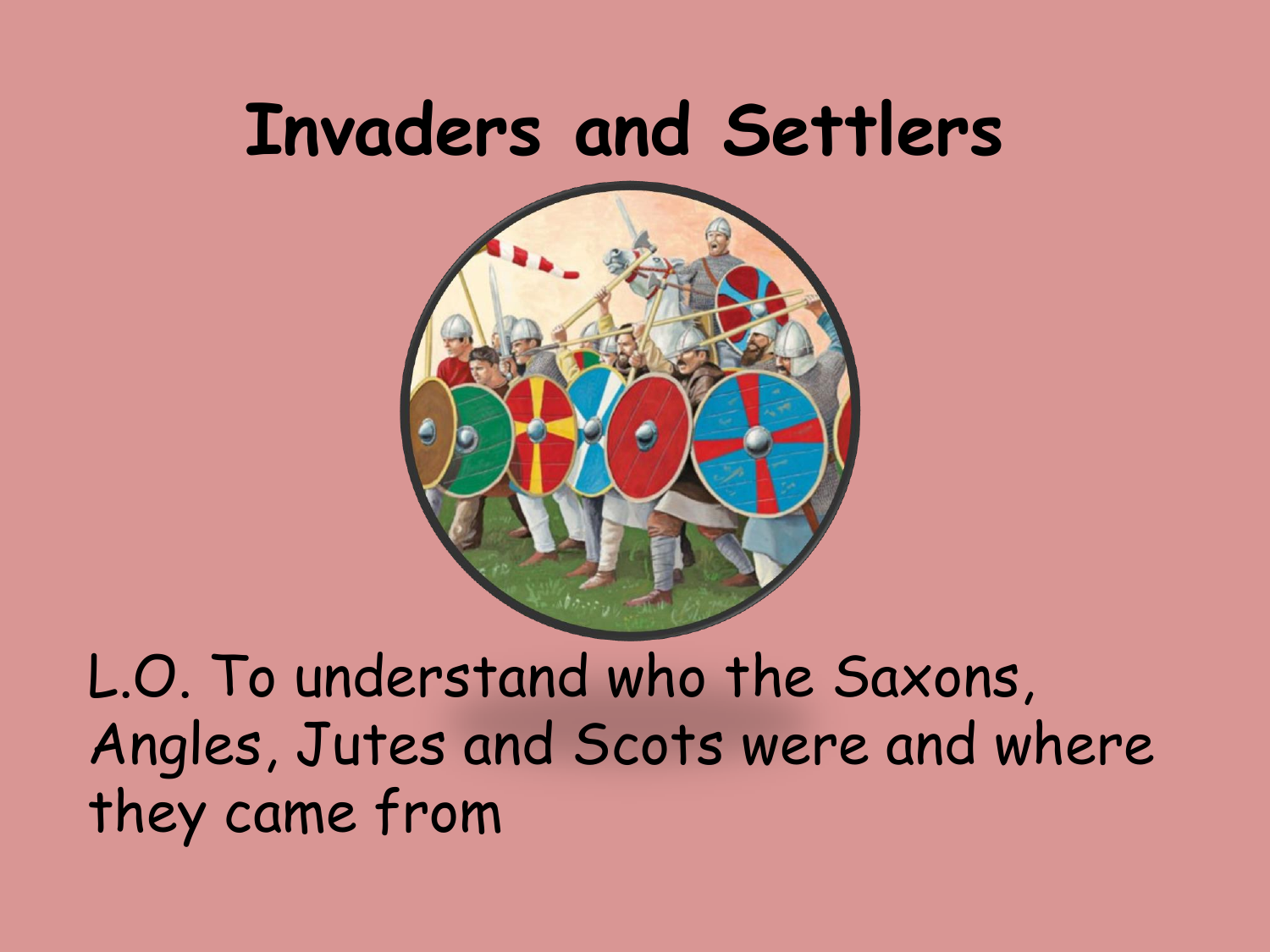#### Angles, Saxons, Jutes, Vikings and Scots:

Who were they..?

Talk to your partner. Who do you think they were?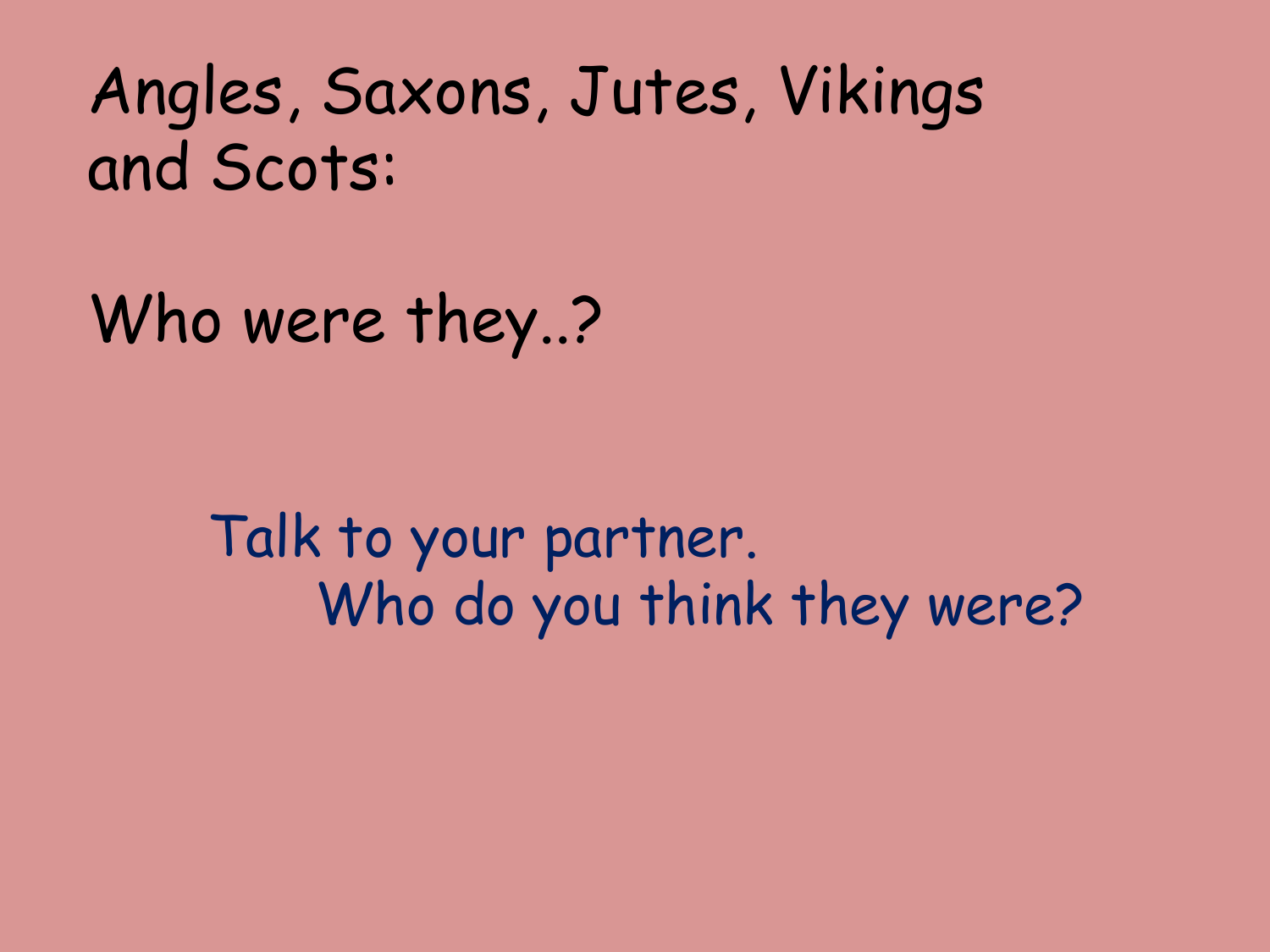### **Where did the Anglo-Saxons come from?**

**JUTES** SAXONS ANGLES

Do you know what these places are called today and who lives there? [Click here to view a map](http://www.greece-map.net/europe/europe-map.gif) TTYP - Why do you

think they came to England?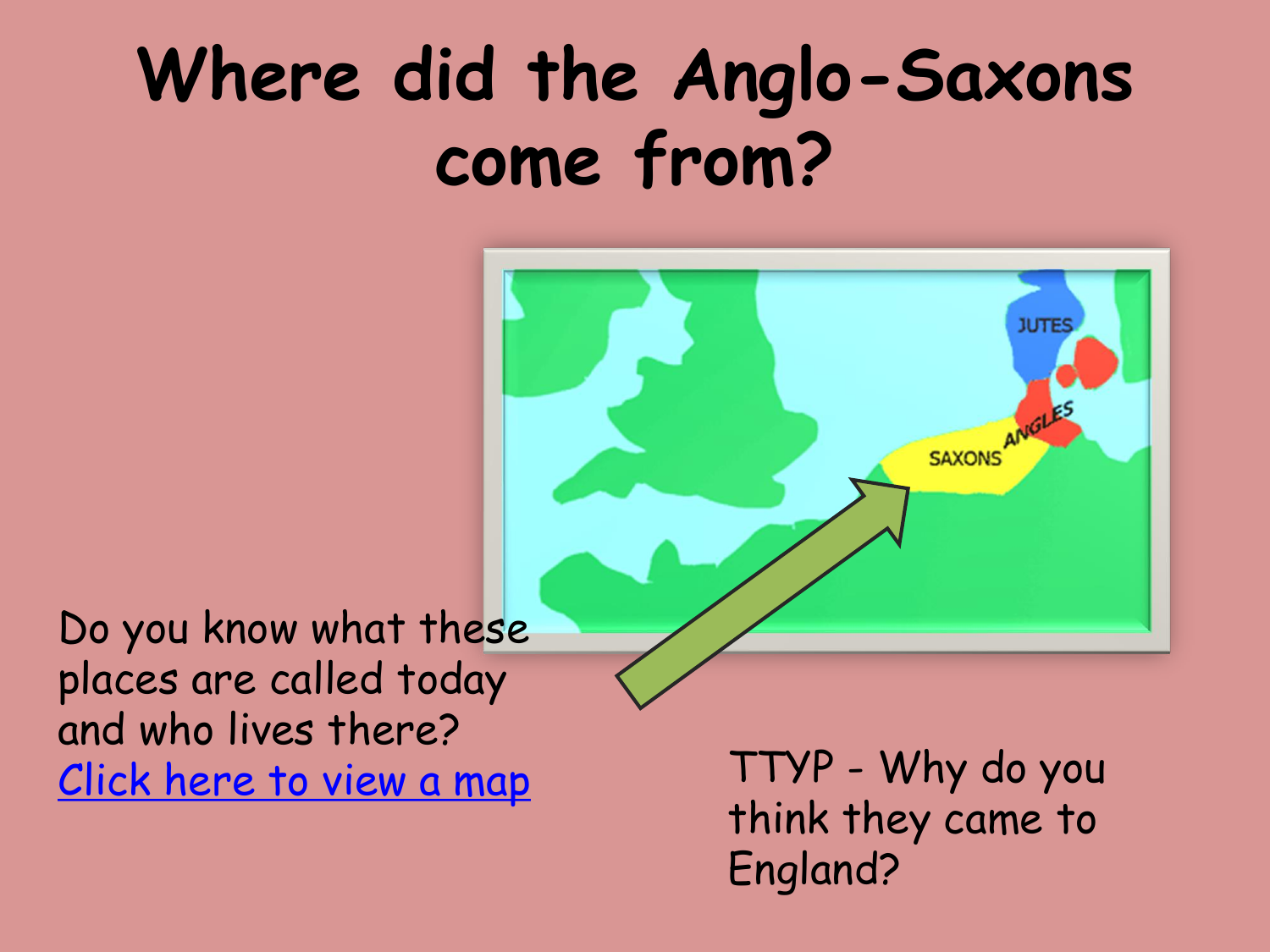The Anglo-Saxons came from Denmark, Germany and the Netherlands.

These fearsome warriors rowed across the North Sea in wooden boats to England and forced the tribes in Britain to flee their homes.

Within a few centuries, the land they had invaded was known as England, after the Angles.



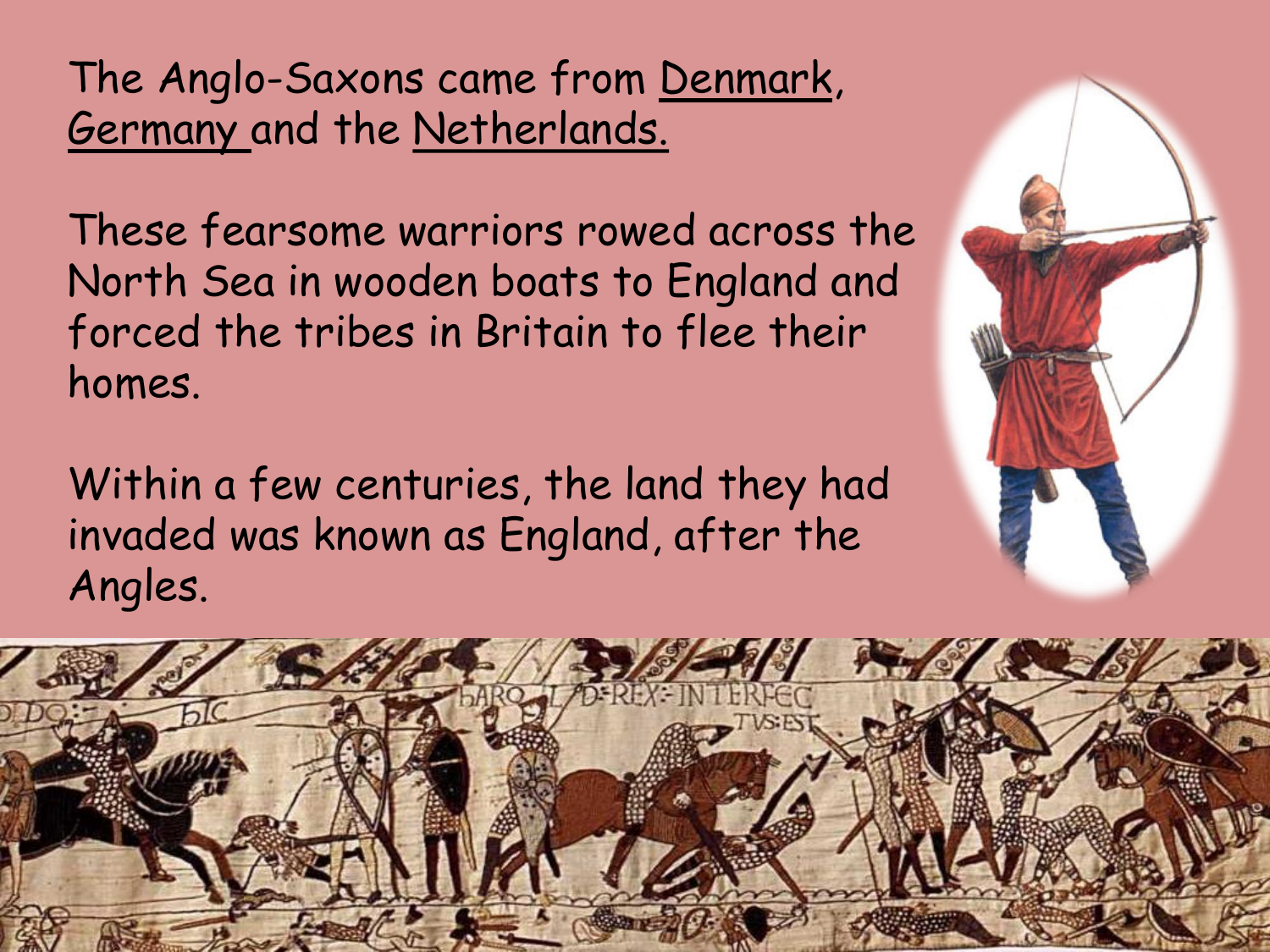Believe it or not, the Anglo-Saxons were **warrior-farmers.** They began to invade Britain while the [Romans](http://primaryhomeworkhelp.co.uk/Romans.html) were still in control and Roman and Celtic Britons live there.

They wanted control and land.

The Anglo-Saxons were tall, fairhaired men, armed with swords and spears and round shields.

Their other skills consisted of hunting, farming, textile (cloth) production and leather working.

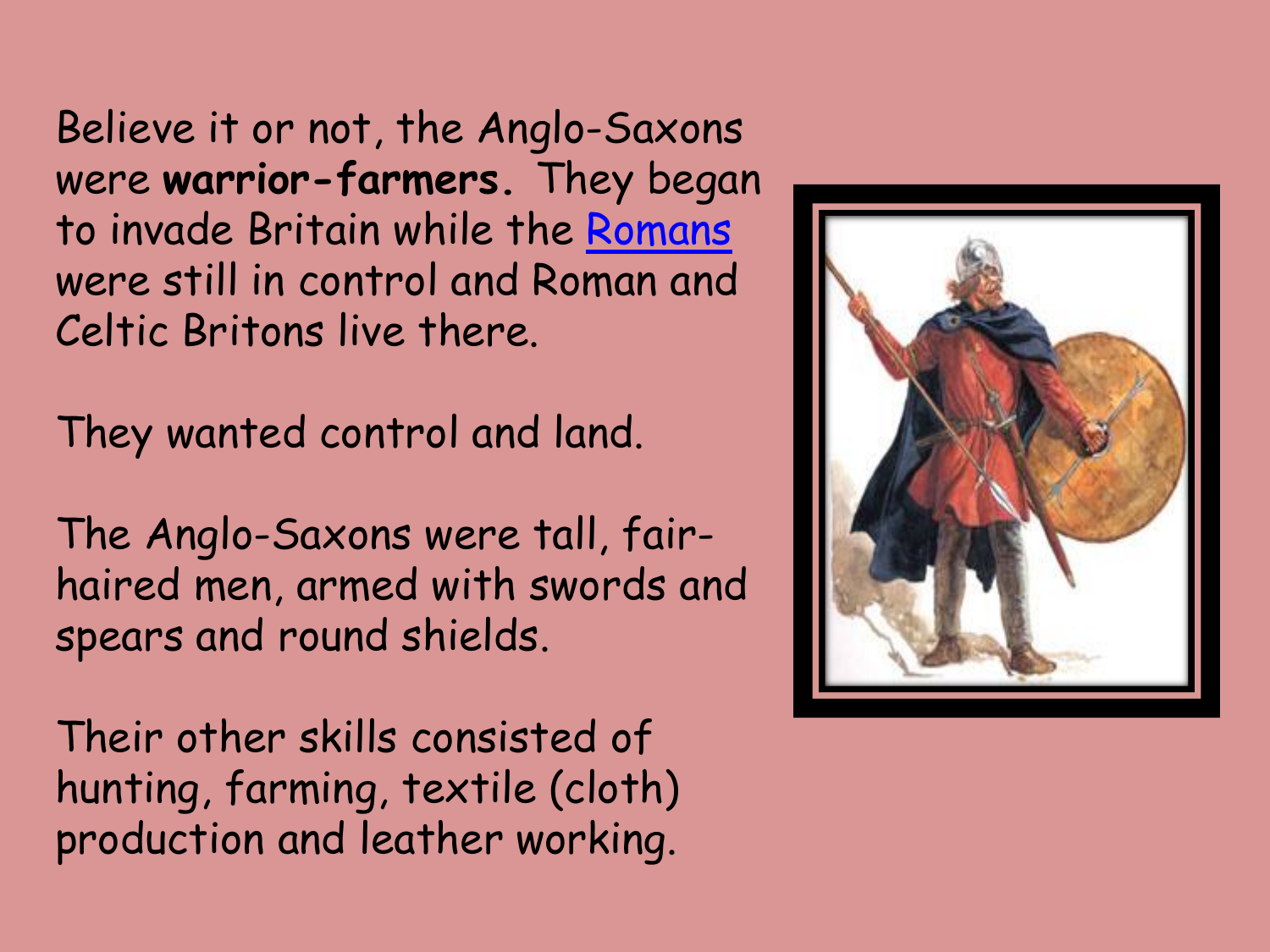There were three groups of people who settled in Britain who together, are called the Anglo-Saxons.

These three groups are called: Jutes Angles Saxons

The Angles and the Saxon tribes were the largest of the three attacking tribes and so we often know them as Anglo-Saxons.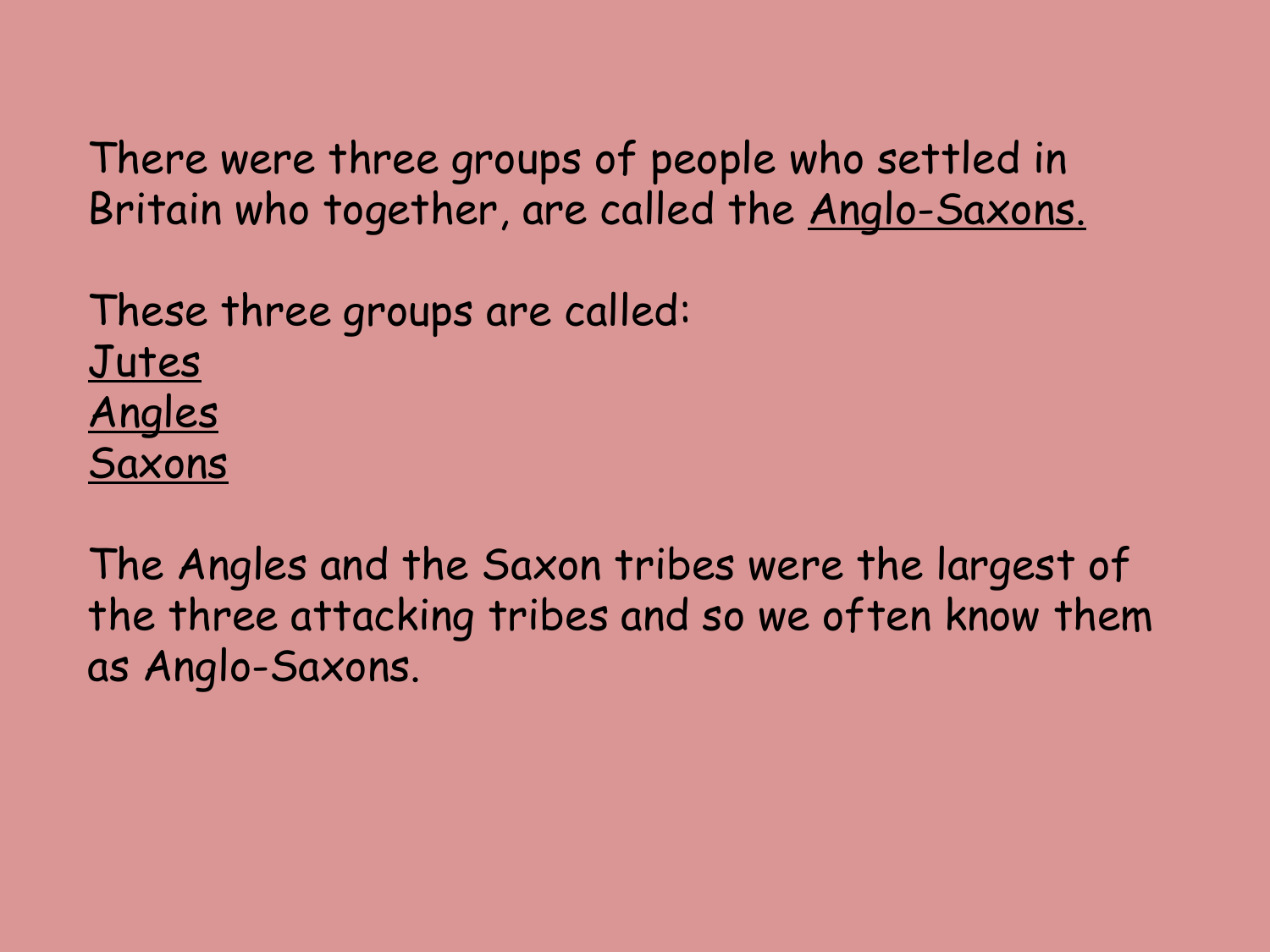At about the same time as the <u>Anglo-Saxons</u> were invading Britain from the east another group were also moving into Britain.

The Scots (Scoti) came from Ireland, and invaded north Britain. The Scots wanted better farmland for their settlements.

At this point North Britain was not yet called Scotland. Instead this was the home of the Picti tribes who farmed the land and was known as Pictland.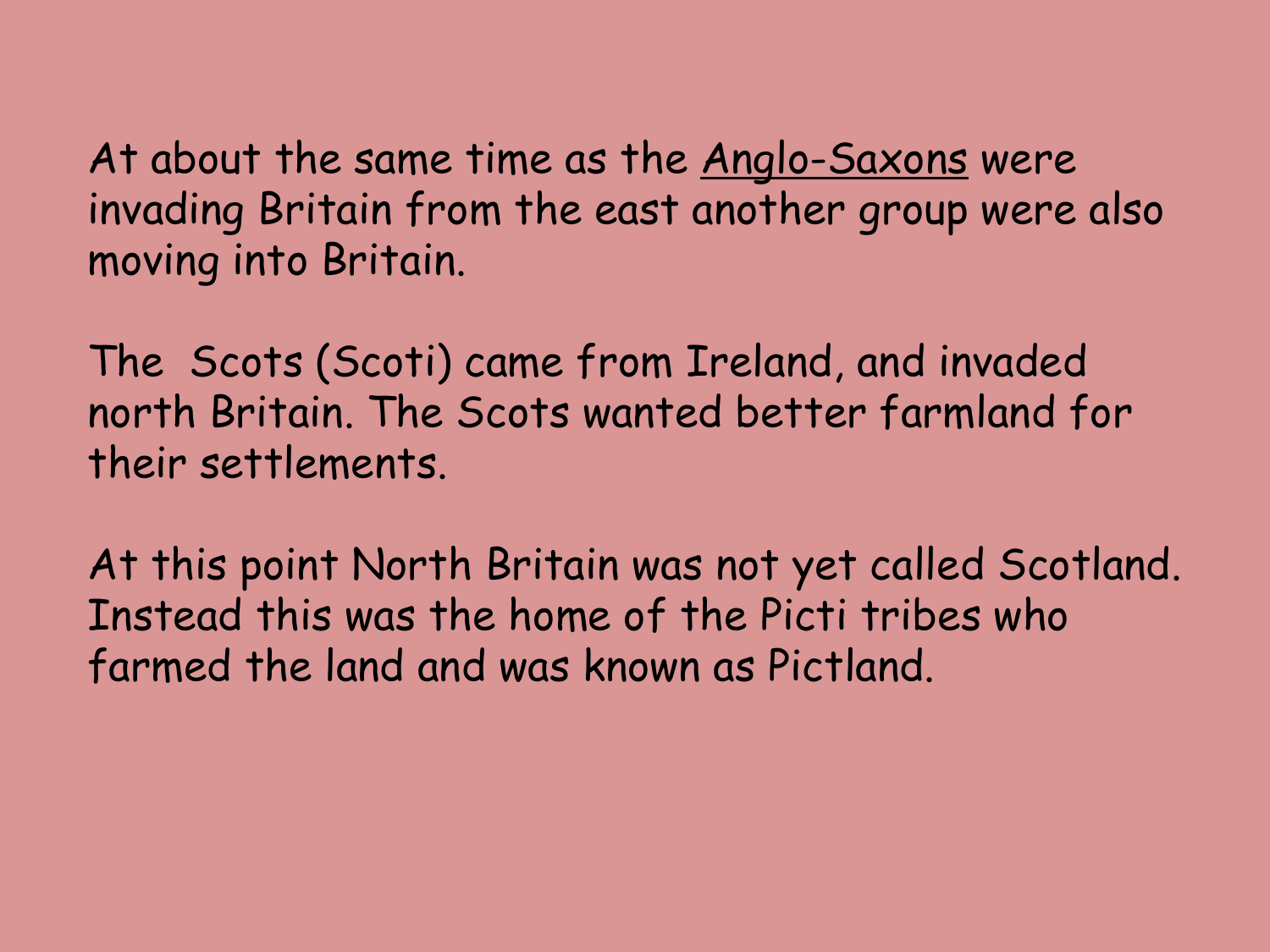The Anglo-Saxons settled in southern Britain and the Scots settled in northern Britain, which came to be known as Scotland, in the 5<sup>th</sup> century CE.

These were not the last group of invaders to attack Britain and then settle on the island…

The Vikings (from what is now Denmark and Norway) attacked Britain throughout the 8<sup>th</sup>, 9<sup>th</sup>, 10<sup>th</sup> and 11<sup>th</sup> centuries CE with many Viking settlements also being based in Britain.

Finally, in 1066 CE the Normans invaded Britain with William the Conqueror winning the Battle of Hastings against a Saxon king.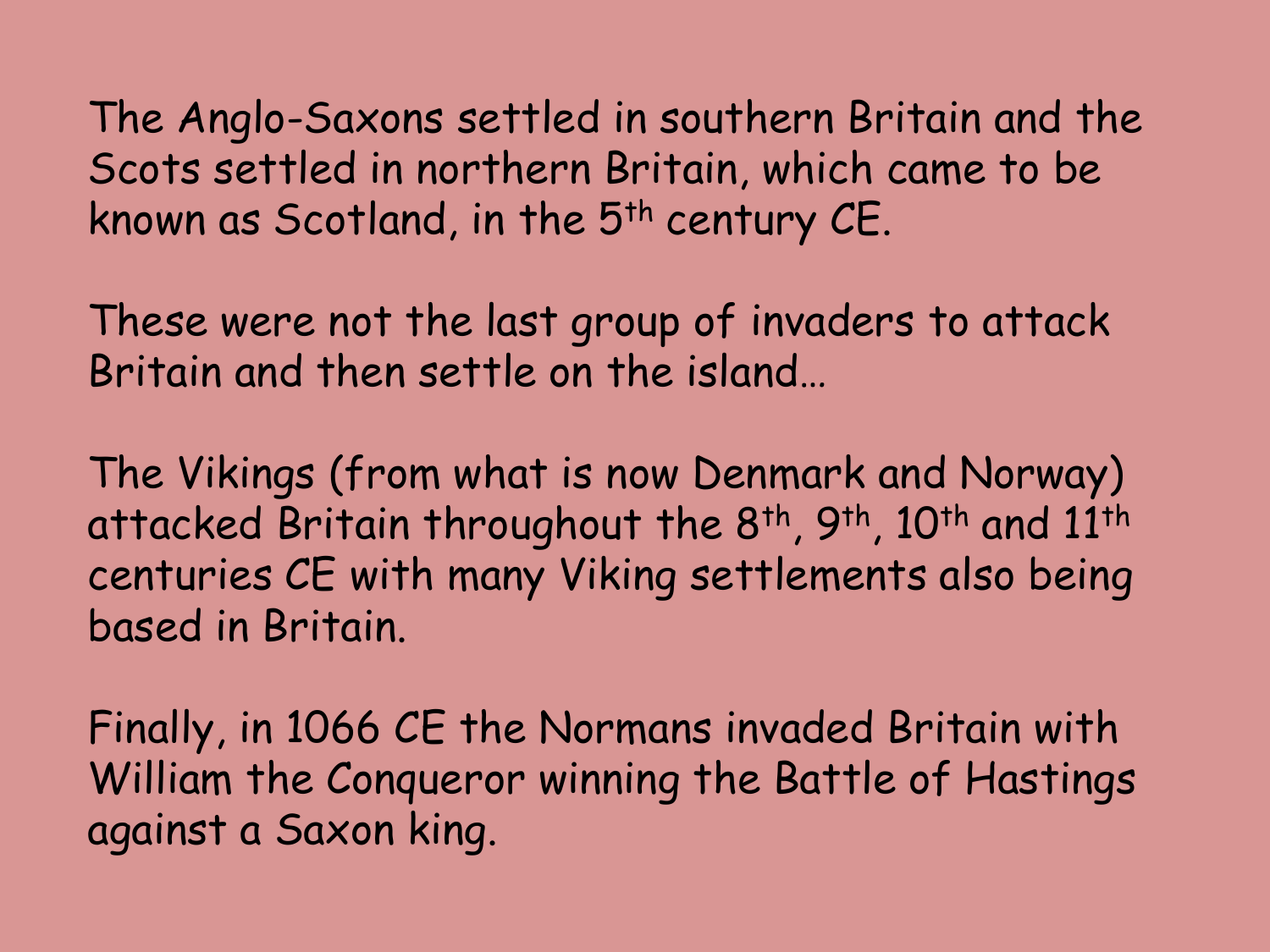## Your Task…

On your map of Europe using an atlas colour in the areas of Europe on the blank map where the Angles, Jutes, Saxons, Scots and Vikings came from.

Colour each tribe in a different colour.

Label the map with both the names of the tribes and the modern place names.

Can you add arrows showing which part of Britain they each invaded?